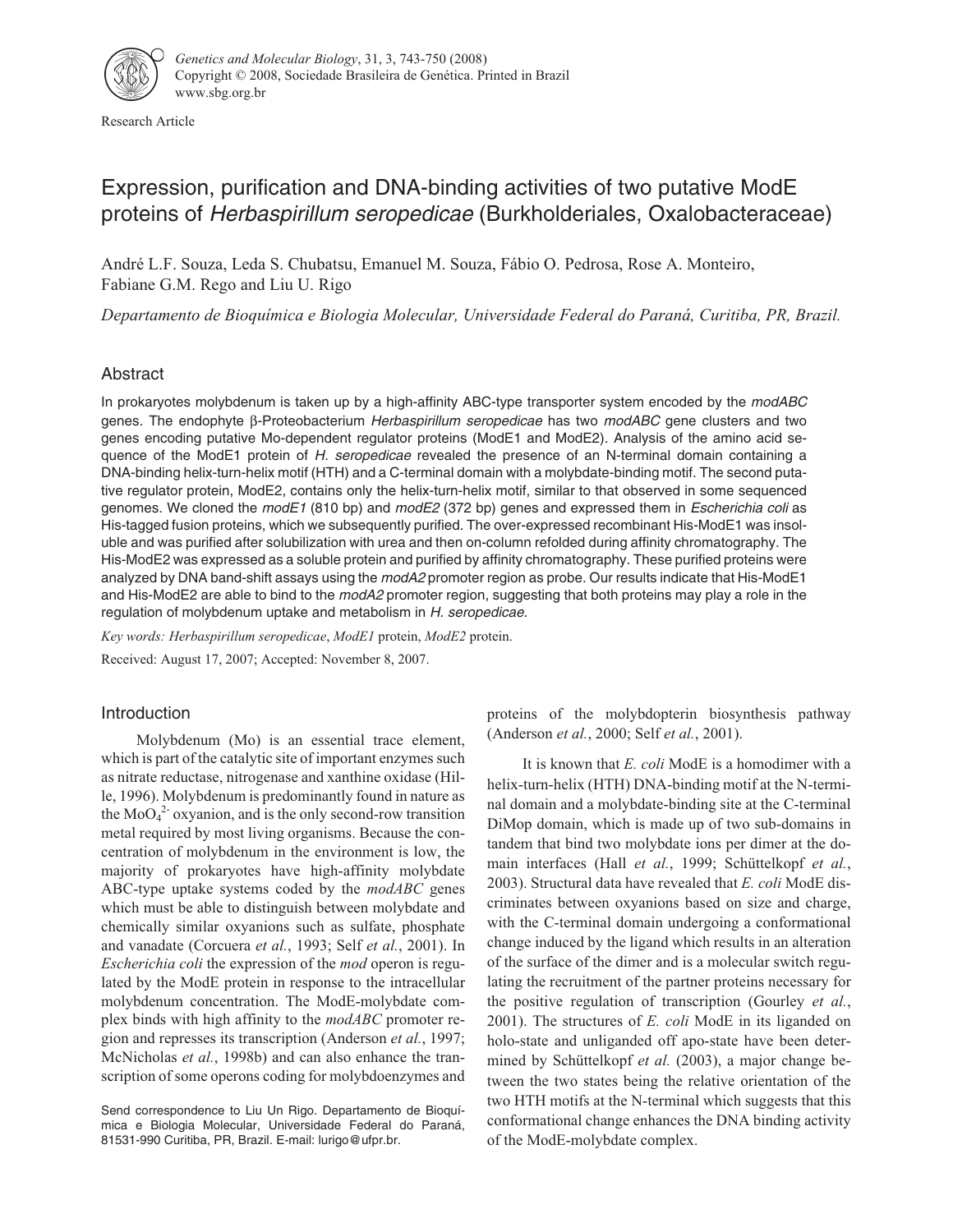Several Bacteria and Archaea encode proteins that contain the DNA-binding domain characteristic of ModE, but completely lack a molybdate-binding domain and cannot bind molybdate, although their HTH-containing domains are probably capable of binding DNA (Studholme and Pau, 2003). The microaerobic endophytic diazotroph *Herbaspirillum seropedicae* (Burkholderiales, Oxalobacteraceae) associates with several Gramineae of economic interest (Baldani *et al.*, 1986; Young, 1992). While *E. coli* contains only a single copy of molybdenum ABC-type transport system, *H. seropedicae* has two distinct clusters encoded by *modABC*-like genes in its genome sequence. In addition *H. seropedicae* has two genes (*modE1* and *modE2*) coding for two ModE-like regulator proteins. Sequence analysis has revealed that the *modE1* product has a typical ModE domain architecture, with an HTH motif at the N-terminal domain and a DiMop domain with two Mop subdomains at the C-terminal (Schultz *et al.*, 1998 and Letunic *et al.*, 2006), while the *modE2* product shows only the HTH motif related to DNA binding. Similar structures have been observed in homologous proteins of other bacteria (Studholme and Pau, 2003).

In this paper we describe how we have over-expressed and purified both ModE1 and ModE2 proteins and analyzed their DNA-binding activity at the *H. seropedicae modA2B2C2* promoter region.

#### Materials and Methods

#### Bacterial strains, plasmids and growth conditions

The *E. coli* strains and plasmids used in this study are given in Table 1. Cells were grown in Luria broth (LB) or LB-agar and, when required, kanamycin was added at a concentration of 50  $\mu$ g mL<sup>-1</sup>. All chemicals were at least analytical grade and were purchased from Merck Biosciences (Germany) or Sigma-Aldrich (Germany) unless otherwise stated. Mo-free solutions were prepared using activated charcoal-treated water as described by Schneider *et al.*, (1991).

#### Cloning of modE1 and modE2

All manipulations were performed as described in Sambrook *et al.* (1989). We used *H. seropedicae* genomic DNA as the template for the polymerase chain reaction (PCR) amplification of *modE1* with the oligonucleotide *Nde*I-modE1R (5'CATCGGCAAGCATATGAGTACC3'), *Bam*HI-modE1F (5'GGTGTCAGGATCCCAGAATG3') and *modE2* with the oligonucleotide *Nde*I-modE2R (5'GTACAATCACGCATATGAATG3'), *Bam*HI-modE2 (5'GCAGGCGGATCCGGTATTTG3'), the primers containing *Nde*I or *Bam*HI restriction sites (underlined) for further manipulations. The PCR products containing *modE1* (874 bp) and *modE2* (415 bp) were directly cloned into the pCR®2.1 TOPO plasmid vector (Invitrogen, USA) giving the plasmids pCR2.1modE1 and pCR2.1modE2, respectively. The plasmids pCR2.1modE1 and pCR2.1modE2 were then digested with *Nde*I and *Bam*HI (MBI Fermentas, Germany) and the fragments containing *modE1* and *modE2* were purified using QIAquick gel extraction kit (Qiagen) and inserted into the expression vector pET-28a(+), resulting in the pET28amodE1 and pET28amodE2 plasmids. The inserts of these two plasmids were sequenced using DYEnamic ET Terminator Cycle Sequencing Kit (GE HealthCare) in an ABI PRISM 377 DNA Sequencer to confirm that no mutation was introduced during the amplification procedure. The pET28amodE1 plasmid expressed ModE1 and the pET28amodE2 plasmid expressed ModE2 as the polyhistidine-tag (His-tag) fusion proteins His-ModE1 and His-ModE2. These plasmids were introduced into *E. coli* strain BL21(DE3) by electrotransformation for protein expression and purification.

## Over-expression and purification of H. seropedicae His-ModE1 and His-ModE2

Cells carrying the pET28amodE1 or pET28amodE2 plasmids were grown aerobically in 250 mL of LB medium at 37 °C to an optical density of approximately 0.3 measured at  $\lambda$  = 600 nm in a photospectrometer and 0.5 mM of

| Strain/plasmid          | Characteristics*                                                                | Source                         |
|-------------------------|---------------------------------------------------------------------------------|--------------------------------|
| $E.$ coli BL21(DE3)     | Host for expression of His-ModE1 and His-ModE2 proteins                         | Novagen, Darmstadt, Germany    |
| H. seropedicae SMR1     | Wild type, $Nif^+$ , $Sm^R$                                                     | Souza et al., $2000^{\dagger}$ |
| HS05-EG-048-B06         | 1.5 kbp insert of <i>H. seropedicae</i> genome in pUC18R cloning vector, $Ap^R$ | Genopar Consortium             |
| $pET-28a(+)$            | High-copy His-tag expression vector; Km <sup>R</sup>                            | Novagen, Darmstadt, Germany    |
| $pCR^{\otimes}2.1$ TOPO | TA cloning vector, $lacZ\alpha$ fragment, $Km^R$ , $Ap^R$                       | Invitrogen, Carlsbad, USA      |
| pCR2.1modE1             | $pCR^{\otimes}$ 2.1 derivative carrying <i>mod1</i> PCR product                 | This study                     |
| pCR2.1modE2             | $pCR^*2.1$ derivative carrying modE2 PCR product                                | This study                     |
| pET28amodE1             | pET-28a(+) derivative carrying NdeI-BamHI modE1 gene from H. seropedicae        | This study                     |
| pET28amodE2             | pET-28a(+) derivative carrying NdeI-BamHI modE2 gene from H. seropedicae        | This study                     |

**Table 1** - Bacterial strains and plasmids.

\*Km, kanamycin; Ap, ampicillin. † Microbiology 146:1407-1418.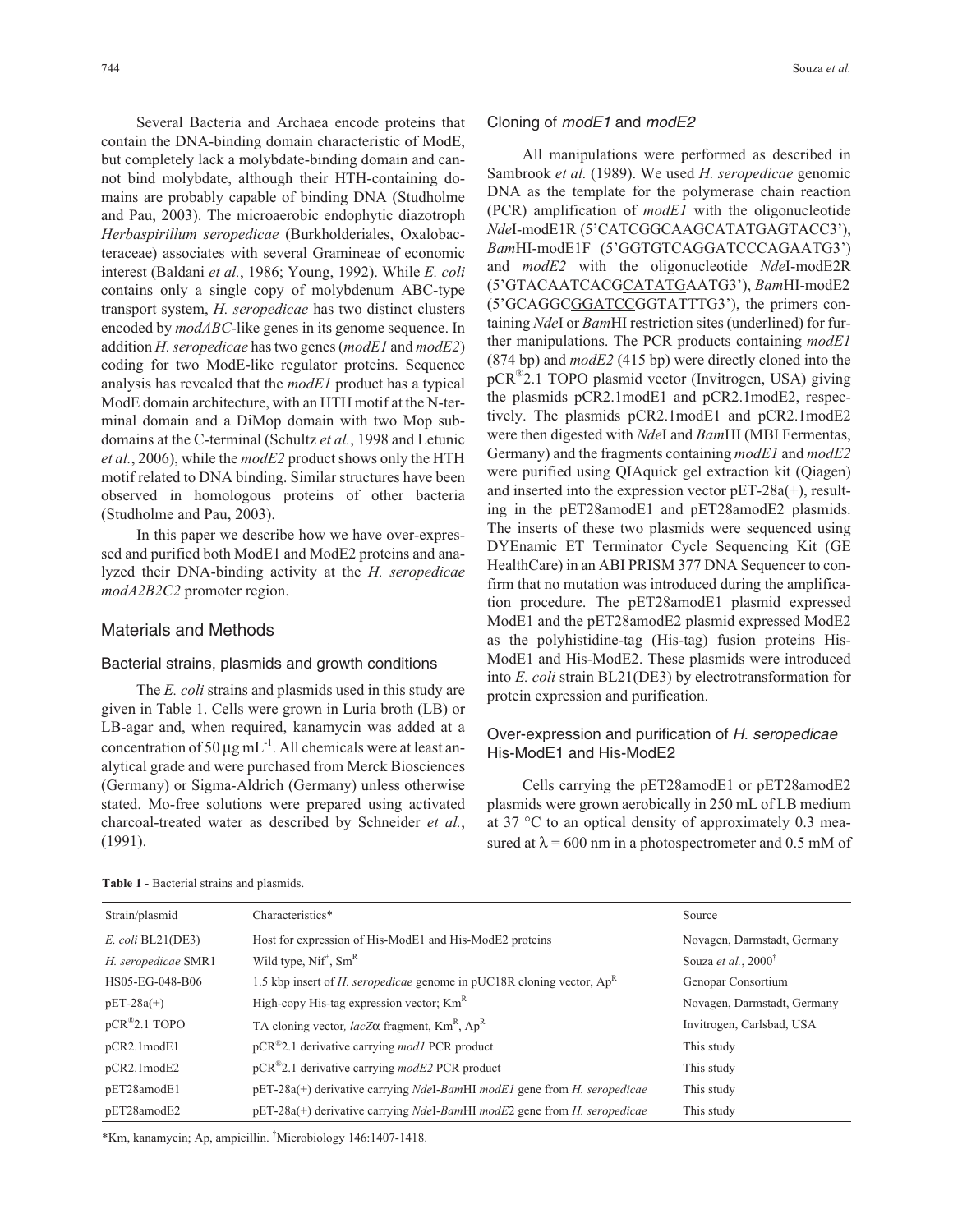isopropyl-β-D-thiogalactopyranoside (IPTG) was added to induce expression of the recombinant proteins. After 3 h incubation at 37 °C the cells were harvested and stored frozen at -80 °C until extraction and purification of the His-ModE1 and His-ModE2 proteins. To purify His-ModE1 we re-suspended induced cells in 20 mL of lysis buffer (0.05 M Tris-HCl pH 8, 0.5 M NaCl, 0.01 M EDTA, 1 mM phenylmethyl-sulfonylfluoride (PMSF), 200  $\mu$ g mL<sup>-1</sup> lysozyme and 10% (w/v) glycerol), kept on ice for 30 min and disrupted by sonication using an Ultrasonic processor XL (Heat Systems) at 40% maximum intensity for five thirty- second bursts. The crude extract was centrifuged at 12,000 *g* for 15 min at 4  $\rm{°C}$  and the supernatant (S1) stored and the pellet resuspended by gentle agitation for one hour on ice in 20 mL of wash buffer (2 M urea, 0.05 M Tris-HCl pH 8,  $0.5$  M NaCl and  $0.5\%$  (w/v) Triton X-100) and then re-sonicated as described above, this process being repeated twice two produce two further supernatant fractions (S2 and S3). The washed inclusion bodies were resuspended in 20 mL of solubilization buffer (8 M urea, 0.5 M NaCl and 0.05 M Tris-HCl pH 8) and centrifuged as described above to remove remaining aggregates which could act as nuclei for aggregation during refolding. The supernatant (S4) containing the solubilized His-ModE1 was loaded onto a 5 mL HiTrap Chelating HP (GE Healthcare) charged with  $Ni<sup>2+</sup>$ and equilibrated with solubilization buffer, 10 volumes of which was used to the column. For His-ModE1 refolding, the column was washed with 20 volumes of buffer A (0.05 M Tris-HCl pH 8 and 0.5 M NaCl) with an 8 M to 0 M decreasing linear gradient of urea at a flow rate of 2 mL  $min^{-1}$  and then with 5 volumes of the same buffer before eluting the on-column refolded His-ModE1 protein using 10 volumes of buffer A with a linear gradient of imidazole increasing to 1 M. The 0.28 M to 0.4 M imidazole fractions containing His-ModE1 were pooled and dialyzed against buffer A containing 50% (w/v) glycerol for 20 h at 4  $\degree$ C and the purified protein stored at -80  $^{\circ}$ C in 100 μL aliquots. To purify His-ModE2 we resuspended the induced cells in 20 mL of lysis buffer (0.05 M Tris-HCl pH 8.0, 0.5 M NaCl and 10% (w/v) glycerol) and disrupted by sonication and centrifuged as described above. After centrifugation the supernatant, containing soluble His-ModE2, was loaded onto a HiTrap Chelating  $Ni^{2+}$  affinity column (GE Healthcare) equilibrated with buffer A and 10 volumes of buffer A with an increasing linear gradient of imidazole up to 1 M was used to elute the His-ModE2 protein at an imidazole concentration of between 0.32 M and 0.36 M. The fractions containing the protein were pooled and glycerol added to a final concentration of  $50\%$  (w/v) and the His-tagged ModE2 stored at - 80 °C.

We analyzed the expressed proteins by sodium dodecyl sulfate-polyacrylamide gel electrophoresis (SDS-PAGE) according to the method of Laemmli (1970), the gels being stained with Coomassie brilliant blue R-250. Molecular weight markers (GE Healthcare) were run along with the proteins. Protein quantification was performed as described by Bradford (1976) using bovine serum albumin as standard. The purity of His-ModE1 and His-ModE2 proteins was estimated by densitometric analysis using an UVP (Inc. Upland, CA USA) transilluminator.

## DNA band shift assay

The shotgun library of the *H. seropedicae* genome project provided the HS05-EG-048-B06 plasmid carrying the *modA2* promoter region. Following digestion of the plasmid with *Bam*HI from the cloning vector and *Nhe*I, the 340 bp DNA fragment was extracted from a  $0.8\%$  (w/v) agarose gel and cleaned using the QIAquick Gel Extraction kit (Qiagen).

For the DNA binding assays we used the Klenow enzyme (New England Biolabs) to label the 340 bp DNA fragment with 10 mCi mL<sup>-1</sup>  $\lceil \alpha^{32}P \rceil$ -dCTP according to method of random primer labeling (Sambrook *et al.*, 1989) and cleaned the product with a PCR clean-up kit (Qiagen). The 10  $\mu$ L reaction mixtures contained 5 nM of  $\int^{32}P$ ]-endlabelled 340 bp DNA and 3  $\mu$ g mL<sup>-1</sup> of heterologous herring DNA in binding buffer (0.05 M KCl, 0.01 M Tris-HCl pH 8.0, 7 mM MgCl<sub>2</sub>, 1 mM EDTA, 1 mM DTT and 10% (w/v) glycerol) (McNicholas *et al.*, 1997), the reactions being started by the addition of 100-800 nM of His-ModE1 or His-ModE2 (Figure 4A) and incubated at room temperature for 10 min. After incubation, reactions were loaded on a 4% non-denaturing polyacrylamide gel (19:1) in TBE buffer (Sambrook *et al.*, 1989). Electrophoresis was carried out at 60 V for 2 h at 4 °C. The gels were dried on a GD-1 slab gel dryer and visualized using a Storm 820 Phosphorimager (GE Healthcare).

## Results and Discussion

The *H. seropedicae* sequences obtained by us are available under the following GenBank accession numbers: Z54207 for *nifHDK*; AF088132 for *nifENXorf1orf2*; EF666057 for *fdxAnifQmodA1B1C1*; AY007317 for *modE1*; M60319 for *nifA*; and EF666058 for *modE2modA2B2C2*.

## Genetic organization of H. seropedicae modABC genes

Genes coding for a putative ABC-type molybdate transport system (*modA1B1C1*) were previously found downstream from the *nifHDKENXorf1orf2fdxAnifQ* genes in *H. seropedicae* (Klassen *et al.*, 1999). A similar organization was observed in the phototrophic purple bacterium *Rhodobacter capsulatus (Wang et al., 1993)*. In *H. seropedicae*, the *modA1B1C1* gene cluster probably forms a single operon with the *nif* genes under the control of the *nifH* promoter (Machado *et al.*, 1996; Klassen *et al.*, 1999) (Figure 1A). A *modE-*-like gene, named *modE1*, is also located in the *nif* region downstream from the *nifA* gene and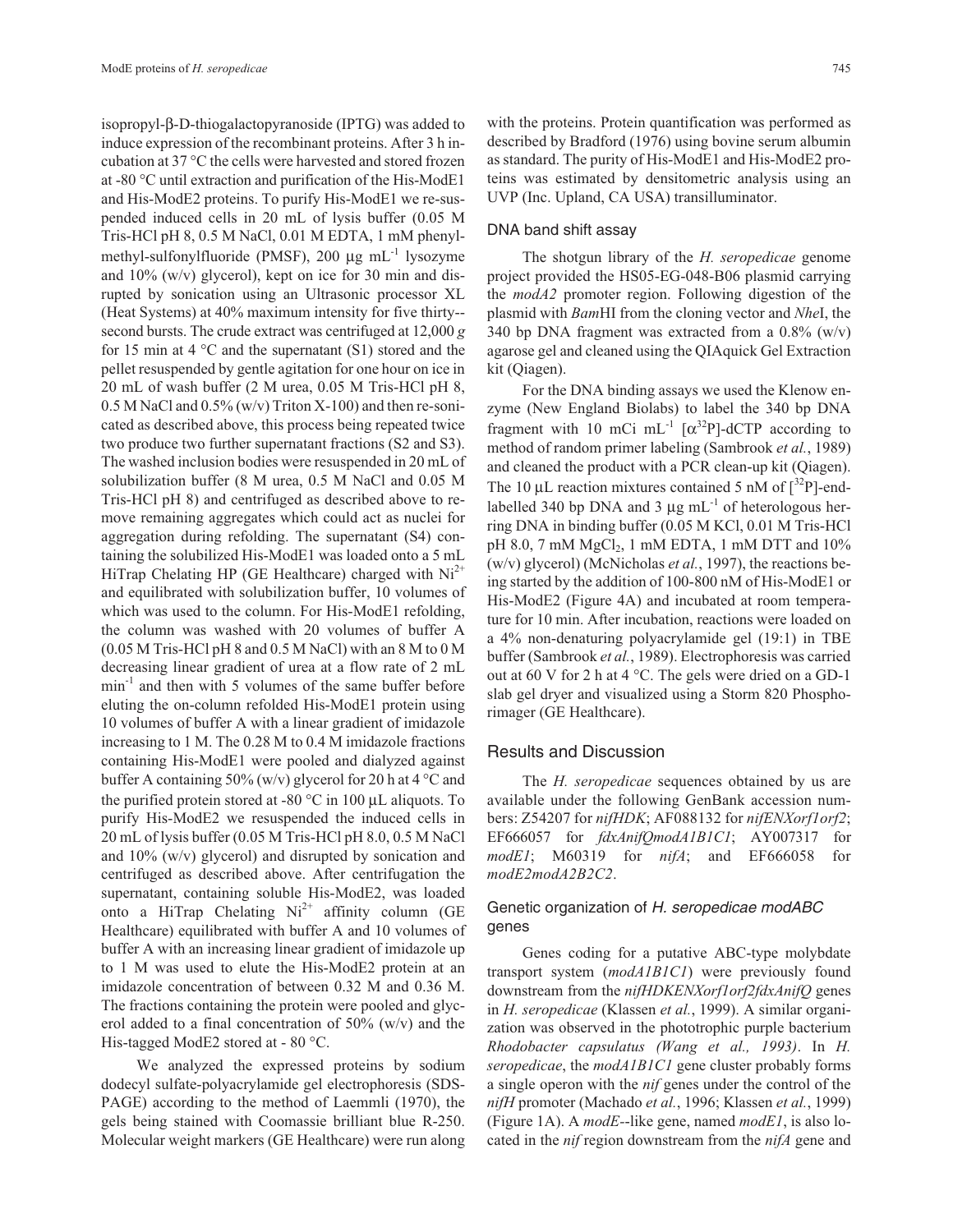24.5 kbp downstream from the *modA1* gene. Our *H. seropedicae* genome sequencing identified a second related *mod* cluster, named *modA2B2C2*, located in a distinct region of the genome, probably forming a single operon with another *modE*-like gene, *modE2*, immediately upstream and transcribed divergently from *modA2*. The organization of this gene cluster is more closely related to that seen in most other microorganisms, including *E. coli*, *Haemophilus influenzae*, *Azotobacter vinelandii* and *R. capsulatus* (Grunden and Shanmugam, 1997). Two ModE-like proteins have been found in some organisms (Studholme and Pau, 2003) but this organization has not been studied in detail. The DNA of *R. capsulatus* codes for two similar but functionally non-identical Mo-dependent regulators (MopA and MopB proteins), which have overlapping function in the Mo-dependent repression of *modABC*, *anfA* (coding for an ABC-type high-affinity Mo transport system), *morAB* and *modC* (*morABC* genes code for a putative ABC-type transport system of unknown function). However, Wiethaus *et al.* (2006) reported that the Mo-dependent activation of the *mop* gene (coding for a putative Mo-binding protein) is performed by MopA protein but not by MopB.

#### ModE1 protein

We isolated *modE1* from the *H. seropedicae* genome project shotgun genomic library and sequence analysis confirmed that this gene is 810 bp long and has high similarity to *modE* from *Burkholderia xenovorans*



AIDALSLAVGQTATAVFKAYAVMVAVQQD 269 ModE1<br>ModE2

**Figure 1** - Panel A shows the physical and genetic maps of the *modA1B1C1*, *modE1*, *modA2B2C2* and *modE2* regions. B, *Bam*HI; E, *Eco*RI; H, *Hind*III; K, *Kpn*I and P, *Pst*I. Panel B shows the amino acid alignment of *H. seropedicae* ModE1 and ModE2 proteins. DNA binding domain, and MopI and MopII (OB) domains for molybdate binding are indicated in bold and underlined. Alignment was produced by the Clustal W program and identification of the motifs was obtained by the SMART program (Schultz *et al.*, 1998; Letunic *et al.*, 2006). (\*) indicates identical amino acids; (:) indicates highly similar amino acids; (.) indicates amino acids with low similarity.

LB400 (GenBank YP 553832; 80% identity) and *Burkholderia vietnamiensis* G4 (GenBank YP\_001115213; 70% identity). The protein we deduced from the *modE1* produced a protein containing 269 amino acids and a calculated molecular mass of 28 kDa. Our *in silico* analysis revealed an N-terminal domain (residues 28 to 88) characteristic of molybdenum binding proteins (Protein families (Pfam) accession number 00126) and which contains a HTH motif probably involved in DNA-binding (McNicholas *et al.*, 1998b; Studholme and Pau, 2003). At the C-terminal region of the ModE1 protein we found two transport-associated OB (DiMop) domains (residues 129 to 192 and 201 to 264) (Pfam 03459) similar to a molybdate-binding domain (MopI and MopII subdomains) (Figure 1B) (Schultz *et al.*, 1998; Letunic *et al.*, 2006). This domain organization of the *H. seropedicae* ModE1 is similar to the *E. coli* ModE proteins (McNicholas *et al.*, 1998b; Hall *et al.*, 1999; Schüttelkopf *et al.*, 2003; Studholme and Pau, 2003). To analyze the *H. seropedicae* ModE1 protein we constructed a plasmid to over-express ModE1 as a fusion to a His-tag sequence. Although several procedures were tested (data not shown), the His-ModE1 protein was found to be in an insoluble form (Figure 2A). Modifications of the induction temperature, use of lactose and modification of the lysis buffer composition and or the salt concentration did not improve the solubility of His-ModE1, but even so the expressed protein represented over 40% of the total cell protein content as determined by SDS-PAGE densitometry. Due to the difficulty in obtaining soluble *H. seropedicae* His-ModE1 we developed a procedure for solubilization of the inclusion bodies and refolding of the denatured protein. The soluble fraction after cell sonication showed a very faint His-ModE1 band, indicating that the majority of the protein was insoluble (Figure 2A). The use of sonication to lyse the cells in the presence of lysozyme produced a pellet with a minimum contamination of intact cells or cell debris and sheared genomic DNA. The insoluble protein was then solubilized and semi-purified with urea and affinity chromatography, the His-ModE1 protein being eluted with an imidazole gradient in a soluble form with an overall yield of 4% and a purity of up to 98% as determined by densitometric analyses of Coomassie-stained SDS-PAGE gels (Figure 2A). The stored frozen imidazole aliquots were shown to be stable for several months and no precipitated His-ModE1 protein was observed. The His-ModE1 protein was tested for DNA-binding using the *H. seropedicae modA2* promoter region. We also tested the protein refolding procedure using dialysis to decrease the amount of urea, however, protein precipitation was observed (data not shown). Since the mobility of column-bound proteins is restricted, the formation of protein aggregates is less prone to occur when the denaturing agent is decreased.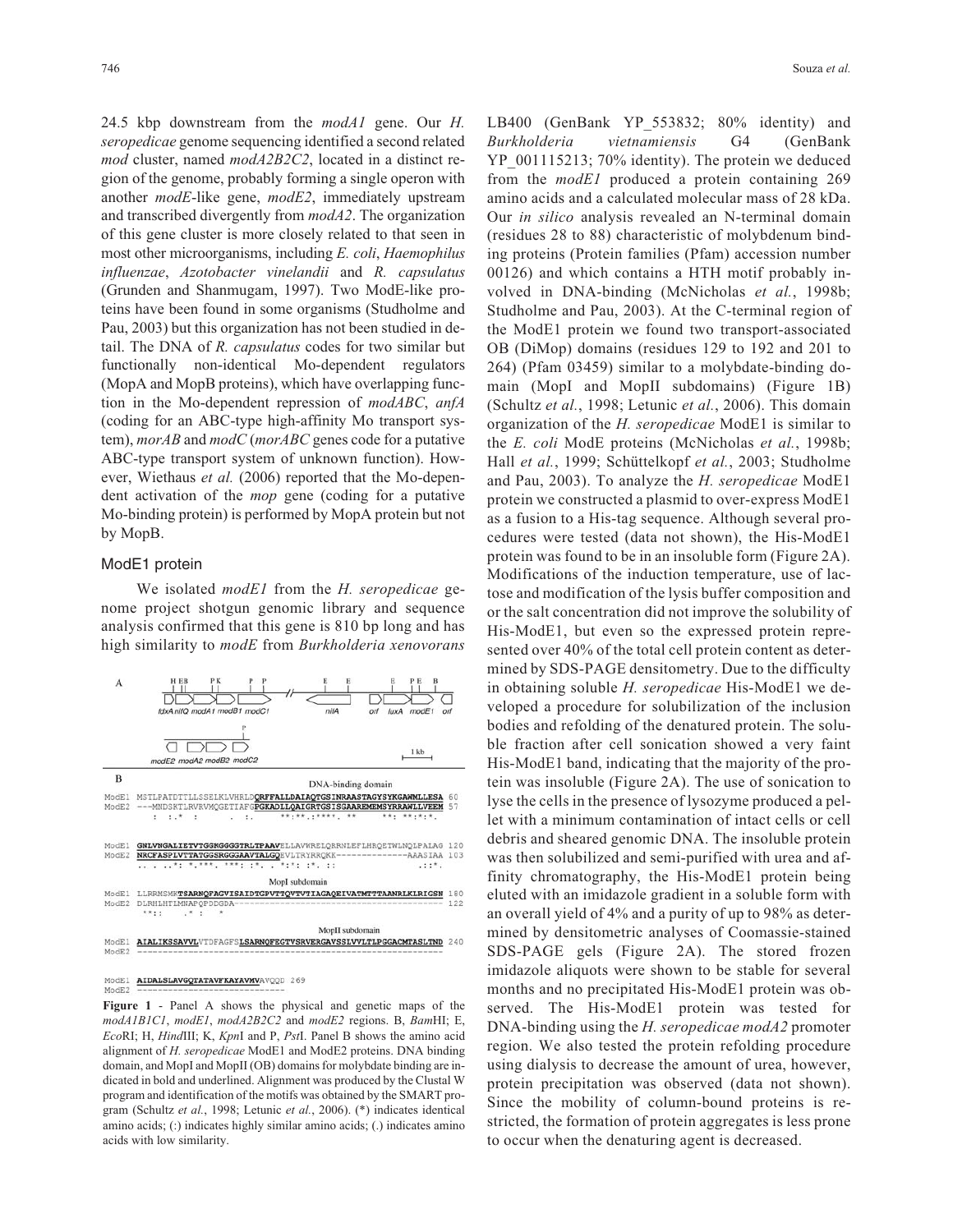

**Figure 2** - Electrophoresis (15% SDS-PAGE) of the over-expression and purification of the *H. seropedicae* His-ModE1 and His-ModE2 proteins. Panel A shows His-ModE1 lanes: lane 1, total cellular protein (TCP) of non-induced *E. coli* BL21(DE3) carrying pET28amodE1; lane 2, TCP of *E. coli* BL21(DE3) carrying pET28amodE1 induced by 0.5 mM isopropyl-β-D-thiogalactoside (IPTG) for 3 h at 37 °C; lane 3, soluble fraction of the crude extract (S1); lane 4, sample after solubilization with 8 M urea (S4); and lane 5, purified fraction of His-ModE1. Panel B shows His-ModE2 lanes: lane 1, TCP of non-induced *E. coli* BL21(DE3) carrying pET28amodE2; lane 2, TCP of *E. coli* BL21(DE3) carrying pET28amodE2 induced by 0.5 mM IPTG for 3 h at 37 °C; lane 3, soluble fraction of the crude extract; and lane 4, purified fraction of His-ModE2. Molecular weight (MW) markers in kDa). Arrows indicate the His-tag proteins. Proteins were stained with Coomassie brilliant blue R-250.

## ModE2 protein

In our study we confirmed that the *H. seropedicae modE2* is 372 bp long and codes for a protein made up of 122 amino acids and with a predicted size of 13 kDa. This protein has a DNA-binding domain made up of 21 to 85 amino acids residues (Pfam 00126) (Schultz *et al.*, 1998; Letunic *et al.*, 2006) which is similar to the N-terminal domain of the molybdenum-binding protein of *Methylobacillus flagellatus* KT (GenBank YP\_546401; 53% identity), *Novosphingobium aromaticivorans* DSM 12444 (GenBank YP\_497784; 60% identity), and *Methylococcus capsulatus* str. Bath (GenBank YP\_113805; 51% identity). However, ModE2 does not show a molybdate-binding domain, a domain that is also missing in similar proteins of other organisms (Studholme and Pau, 2003). When we compared ModE1 and ModE2 we found that these proteins have low sequence identity (14%) and similarity (16%) as shown in Figure 1B, with the highest identity shared in the HTH domain. In contrast to His-ModE1, the His-ModE2 protein over-expressed in *E. coli* BL21(DE3) carrying the plasmid pET28amodE2 was mostly in a soluble form (Figure 2B). This solubility difference may be because of the lower content of hydrophobic amino acids in His-ModE2. We purified His-ModE2 from the soluble fraction of the crude extract using standard  $Ni<sup>+2</sup>$  affinity chromatography, with  $50\%$  (v/v) glycerol being added to the pooled affinity chromatography protein fractions because precipitation occurred when high concentrations of His-ModE2 were dialyzed. The overall His-ModE2 protein yield was 10.4% and its purity was 98% as determined by densitometric analyses of Coomassie-stained SDS-PAGE gels (Figure 2B).

#### DNA-binding activity of His-ModE1 and His-ModE2

The ModE proteins regulate the transcription of *modABC* genes in response to molybdenum availability in

*E. coli* and this regulation is based on the binding of the ModE-molybdate complex to a conserved binding sequence in the promoter region of the target genes (Grunden *et al.*, 1996; Anderson *et al.*, 1997; McNicholas *et al.*, 1997; Grunden *et al.*, 1999; Self *et al.*, 2001). Furthermore, ModE also seems to regulate the expression of other genes involved with molybdenum (Anderson *et al.*, 2000; McNicholas *et al.*, 1998a; Tao *et al.*, 2005).

Sequence analysis of the *H. seropedicae modE2 modA2* intergenic region revealed that it contains the TATAT-N<sub>7</sub>-TATAT motif, very similar to the ModEprotected regions of the *modA* operator/promoter DNA after DNase I footprinting in *E. coli* (Anderson *et al.*, 1997; McNicholas *et al.*, 1997; Grunden *et al.*, 1999), indicating that this sequence is the target for ModE1 and/or ModE2 proteins. In a variety of organisms the TATAT-N<sub>7</sub>-TATAT motif sequence is similar to the operator/promoter DNA sequence of operons known to be under molybdate control and repressed by ModE-molybdate or its homologs (Gourley *et al.*, 2001; Self *et al.*, 2001). The probable *H. seropedicae* ModE binding site overlaps the -10 region of the putative  $\sigma^{70}$ -dependent *modA2* promoter, as also reported in the *E. coli modE*-*modABC* regulating region (Anderson *et al.*, 1997; Grunden *et al.*, 1999), further suggesting that these genes are regulated by a ModE-like protein (Figure 3). To further investigate this we used a 340 bp *H. seropedicae modA2* promoter region fragment and the DNA band-shift assay to test the binding of His-ModE1 and His-ModE2 proteins to target DNA (Figure 4). Both purified His-ModE1 and His-ModE2 proteins bound to the *modA2* promoter region in the presence of excess  $(3 \mu g.mL^{-1})$  unlabelled heterologous herring DNA, as revealed by a decrease in the migration rate of the  $\lceil 3^{2}P \rceil$ -labelled *modA2* promoter DNA fragment (Figure 4A). The ratio of protein-bound DNA was dependent on the protein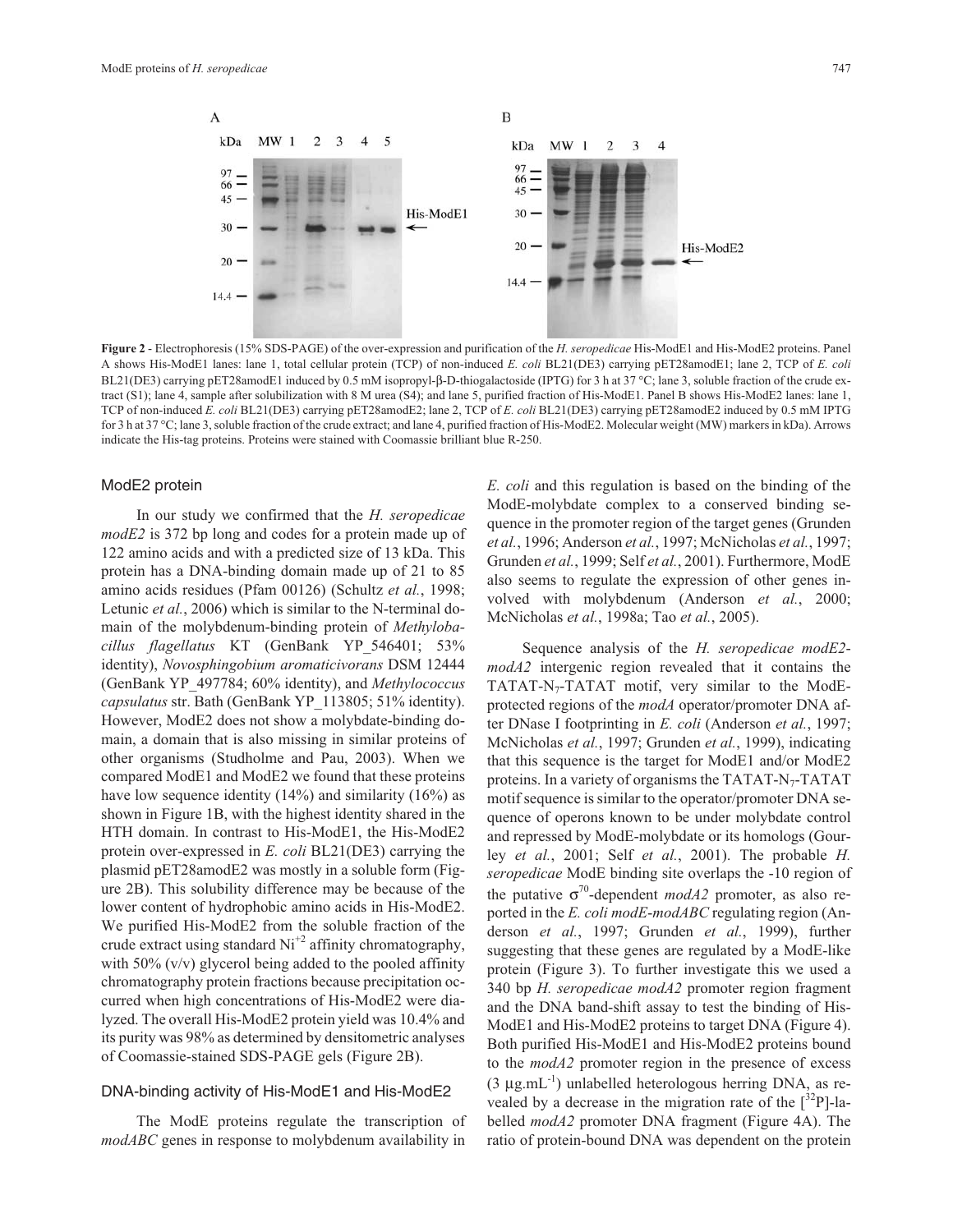concentration (Figure 4A) and 600 nM of purified His-ModE1 and His-ModE2 bound to 100% of the DNA in the system (Figures 4B and C). Also, with the increasing concentration of unlabelled *modA2* promoter region, the binding of the labeled DNA was diluted out, indicating that both proteins are able to bind to the *modA2* promoter (Figures 4B and C). The presence of the DNA-protein complex in the well may suggest that a high molecular mass complex is formed, although, since the complex is disrupted by unlabelled homologous DNA, it is unlikely to be a result of protein-DNA precipitation. Molybdate did not interfere in the DNA-binding under our experimental conditions, since similar DNA binding was observed when we added 1 mM sodium molybdate (data not shown). The lack of molybdate-dependent binding in our experiments may have been due to the presence of trace amounts of molybdenum in the chemicals and solutions used for protein purification, which could be sufficient to saturate His-ModE1. A similar effect was observed in the binding of purified *E. coli* ModE to the *moaA* promoter region (McNicholas *et al.*, 1997). Since DNA-binding was observed in the presence of herring DNA and the dilution-out of the DNA-protein complex occurred using unlabelled competitor DNA, our results indicate that *H. seropedicae* His-ModE1 was oncolumn refolded to an active form that recognized and bound the *H. seropedicae modA2* promoter region. The over-expressed and purified His-ModE2 protein also recognized and bound the same DNA fragment.

#### Overview

In this study the fusion proteins ModE1 and ModE2 were not only expressed and purified but also assayed for





**Figure 3** - Panel A shows the nucleotide sequence of the 340 bp DNA fragment containing the *H. seropedicae modE2*-*modA2* intergenic region. Large arrows indicate the transcription direction of *modE1* and *modA2*. The -10/-35 type promoter region of *modA2* are shown in boxes and the predicted ModE-binding sites (regions 1 and 2) are in bold and underlined. Panel B shows the nucleotide alignment of a consensus sequence for ModE-binding. The base 5 of the consensus presented the same degree of conservation for nucleotides A and T among the sequences used for the alignment, with 'N' indicating any nucleotide (Studholme and Pau, 2003; BMC Microbiol. 3, doi: 10.1186/1471-2180-3-24).

their *in vitro* DNA-binding activities. Both proteins were able to bind the *modA2* promoter, suggesting involvement in the regulation of the transcription of *modA2B2C2* genes in *H. seropedicae*. Additional studies involving the charac-



**Figure 4** - DNA band-shift assay with the *H. seropedicae* His-ModE1 and His-ModE2 proteins and a 340 bp DNA fragment containing the *modA2* promoter region. Experiments were carried out as described in the Material and Methods. Panel A shows the amount (nM) of purified His-ModE1 and His-ModE2 incubated with 5 nM of  $\int^{32}P$ ]-labeled *modA2* promoter region in the presence of 3 μg/mL of herring DNA. Panel B shows the amount (nM) of unlabeled competitor DNA added to a reaction mixture containing 600 nM of purified His-ModE1 and 5 nM of  $[^{32}P]$ -labeled *modA2* promoter region. Lane (-) shows sample containing only the  $[^{32}P]$ -labeled DNA. Panel C shows the amount (nM) of unlabeled competitor DNA incubated with 600 nM of purified His-ModE2 and 5 nM of  $[^{32}P]$ -labeled promoter region of *modA2*. Lane (-) shows sample containing only the  $[^{32}P]$ -labeled DNA. Arrows indicate the migration of free-DNA or DNA bound to protein. Autoradiograms were obtained using Storm 820 Phosphorimager.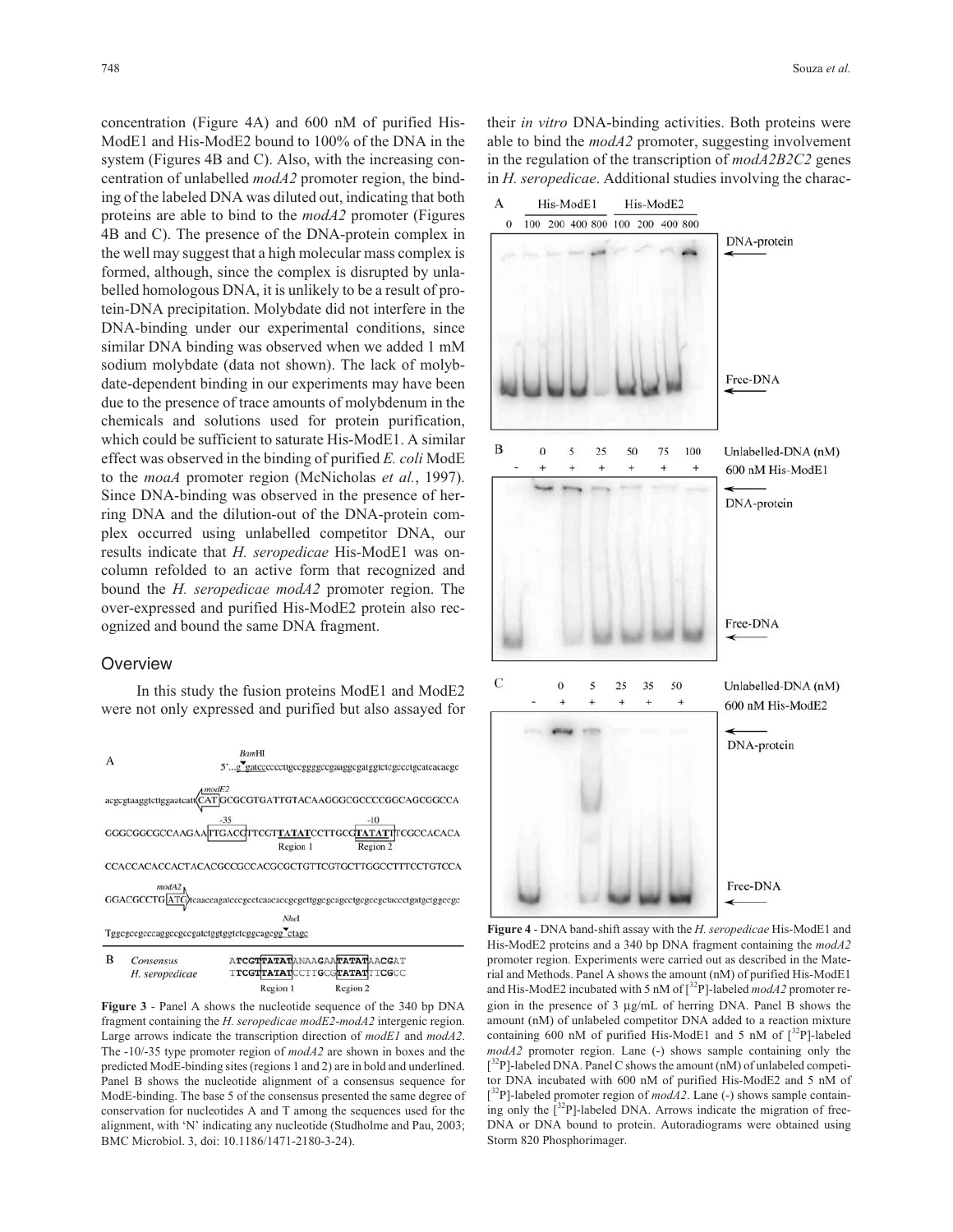terization of *modE1* and *modE2* mutants aimed at elucidating their physiological roles in the regulation of molybdate uptake will contribute to a better understanding of this process in *H. seropedicae*.

#### Acknowledgments

We are grateful to the *H. seropedicae* Genome Sequencing Consortium (GENOPAR) for the clone used in the work, computational annotation and additional support. We are also grateful to Valter de Baura, Roseli Prado and Julieta Pie for technical assistance, and to Dr. M.G. Yates for the criticism in reading the manuscript and suggestions. This work was supported by the Brazilian agencies CNPq/MCT, CAPES, CNPq, Paraná Tecnologia and Fundação Araucária.

## **References**

- Anderson LA, Palmer T, Price NC, Bornemann S, Boxer DH and Pau RN (1997) Characterisation of the molybdenum-responsive ModE regulatory protein and its binding to the promoter region of *modABCD* (molybdenum transport) operon of *Escherichia coli*. Eur J Biochem 246:119-126.
- Anderson LA, McNairn E, Leubke T, Pau RN and Boxer DH (2000) ModE-dependent molybdate regulation of the molybdenum cofactor operon *moa* in *Escherichia coli*. J Bacteriol 182:7035-7043.
- Baldani JI, Baldani VLD, Seldin L and Döbereiner J (1986) Characterization of *Herbaspirillum seropedicae* gen. nov., sp. nov., a root-associated nitrogen-fixing bacterium. Intl J Sys Bact 36:86-93.
- Bradford MM (1976) A rapid and sensitive method for the quantification of microgram quantities of protein utilizing the principle of protein dye binding. Anal Biochem 72:248-254.
- Corcuera GL, Bastidas M and Dubourdieu M (1993) Molybdenum uptake in *Escherichia coli* K12. J Gen Microbiol 139:1869-1875.
- Gourley DG, Schüttelkopf AW, Anderson LA, Price NC, Boxer DH and Hunter WN (2001) Oxyanion binding alters conformational and quaternary structure of the C-terminal domain of the transcriptional regulator ModE. J Biol Chem 276:20641-20647.
- Grunden AM, Ray RM, Rosentel JK, Healy FG and Shanmugam KT (1996) Repression of the *Escherichia coli modABCD* (molybdate transport) operon by ModE. J Bacteriol 178:735-744.
- Grunden, AM and Shanmugam KT (1997) Molybdate transport and regulation in bacteria. Arch Microbiol 168:345-354.
- Grunden AM, Self WT, Villain M, Blalock JE and Shanmugam KT (1999) An analysis of the binding of repressor protein ModE to *modABCD* (Molibdate transport) operator/promoter DNA of *Escherichia coli*. J Biol Chem 274:24308- 24315.
- Hall DR, Gourley DG, Leonard GA, Duke EMH, Anderson LA, Boxer DH and Hunter WN (1999) The high-resolution crystal structure of the molybdate-dependent transcriptional reg-

ulator (ModE) from *Escherichia coli*: A novel combination of domain folds. EMBO J 18:1435-1446.

- Hille R (1996) The mononuclear molybdenum enzymes. Chem Rev 96:2757-2816.
- Klassen G, Pedrosa FO, Souza EM, Yates MG and Rigo,LU (1999) Sequencing and functional analysis of the *nifENXorf1orf2* gene cluster of *Herbaspirillum seropedicae*. FEMS Microbiol Lett 181:165-170.
- Laemmli UK. (1970) Cleavage of structural proteins during the assembly of the head of bacteriophage T7. Nature 227:680- 685.
- Letunic I, Copley RR, Pils B, Pinkert S, Schultz J and Bork P (2006) SMART 5: Domains in the context of genomes and networks. Nucleic Acids Res 34:D257-260.
- Machado IMP, Yates MG, Machado HB, Souza EM and Pedrosa FO (1996) Cloning and sequencing of the nitrogenase structural genes *nifHDK* of *Herbaspirillum seropedicae*. Braz J Med Biol Res 29:1599-1602.
- McNicholas PM, Chiang RC and Gunsalus RP (1998a) Anaerobic regulation of the *Escherichia coli dmsABC* operon requires the molybdate-responsive regulator ModE. Mol Microbiol 27:197-208.
- McNicholas PM, Mazzotta MM, Rech SA and Gunsalus RP (1998b) Functional dissection of the molybdate-responsive transcription regulator, ModE, from *Escherichia coli*. J Bacteriol 180:4638-4643.
- McNicholas PM, Rech SA and Gunsalus RP (1997) Characterization of the ModE DNA-binding sites in the control regions of *modABCD* and *moaABCDE* of *Escherichia coli*. Mol Microbiol 23:515-524.
- Sambrook J, Fritsch EF and Maniatis T (1989) Molecular Cloning: A Laboratory Manual. 2nd ed. Cold Spring Harbor Laboratory Press, New York.
- Schneider KA, Muller A, Schramm U and Klipp W (1991) Demonstration of a molybdenum- and vanadium- independent nitrogenase in a *nifHDK* deletion mutant of *Rhodobacter capsulatu*s. Eur J Biochem 195:653-661.
- Schultz J, Milpetz F, Bork P and Ponting CP (1998) SMART, a simple modular architecture research tool: Identification of signaling domains. Proc Natl Acad Sci USA 95:5857-5864.
- Schüttelkopf AW, Boxer DH and Hunter WN (2003) Crystal structure of activated ModE reveals conformational changes involving both oxyanion and DNA-binding domains. J Mol Biol 326:761-767.
- Self WT, Grunden AM, Hasone A and Shanmugam KT (2001) Molybdate transport. Res Microbiol 152:311-321.
- Souza EM, Pedrosa FP, Rigo LU, Machado HB and Yates MG (2000) Expression of the *nifA* gene of *Herbaspirillum seropedicae*: Role of the NtrC and NifA binding sites and of the -24/-12 promoter element. Microbiology 146:1407- 1418.
- Studholme DJ and Pau RN (2003) A DNA element recognized by the molybdenum-responsive transcription factor ModE is conserved in Proteobacteria, green sulphur bacteria and Archaea. BMC Microbiol 3, doi: 10.1186/1471-2180-3-24.
- Tao H, Hasona A, Do PM, Ingram LO and Shanmugam KT (2005) Global gene expression analysis revealed na unsus-